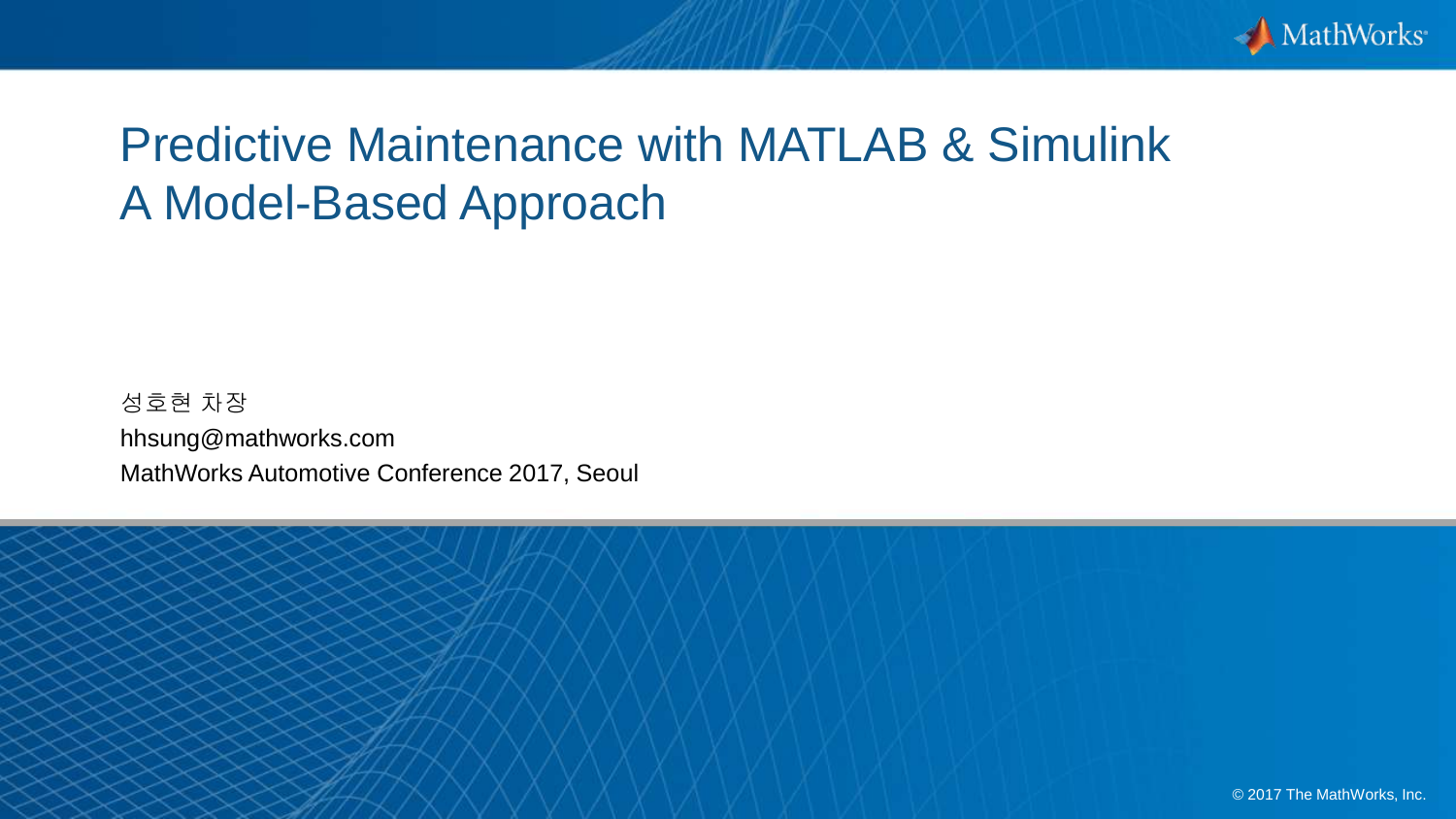

# Why is Predictive Maintenance Important?

- **Example: faulty braking system leads to wind** turbine disaster
	- <https://youtu.be/-YJuFvjtM0s?t=39s>
- Wind turbines cost millions of dollars
- Failures can be dangerous
- **Maintenance also very expensive and** dangerous

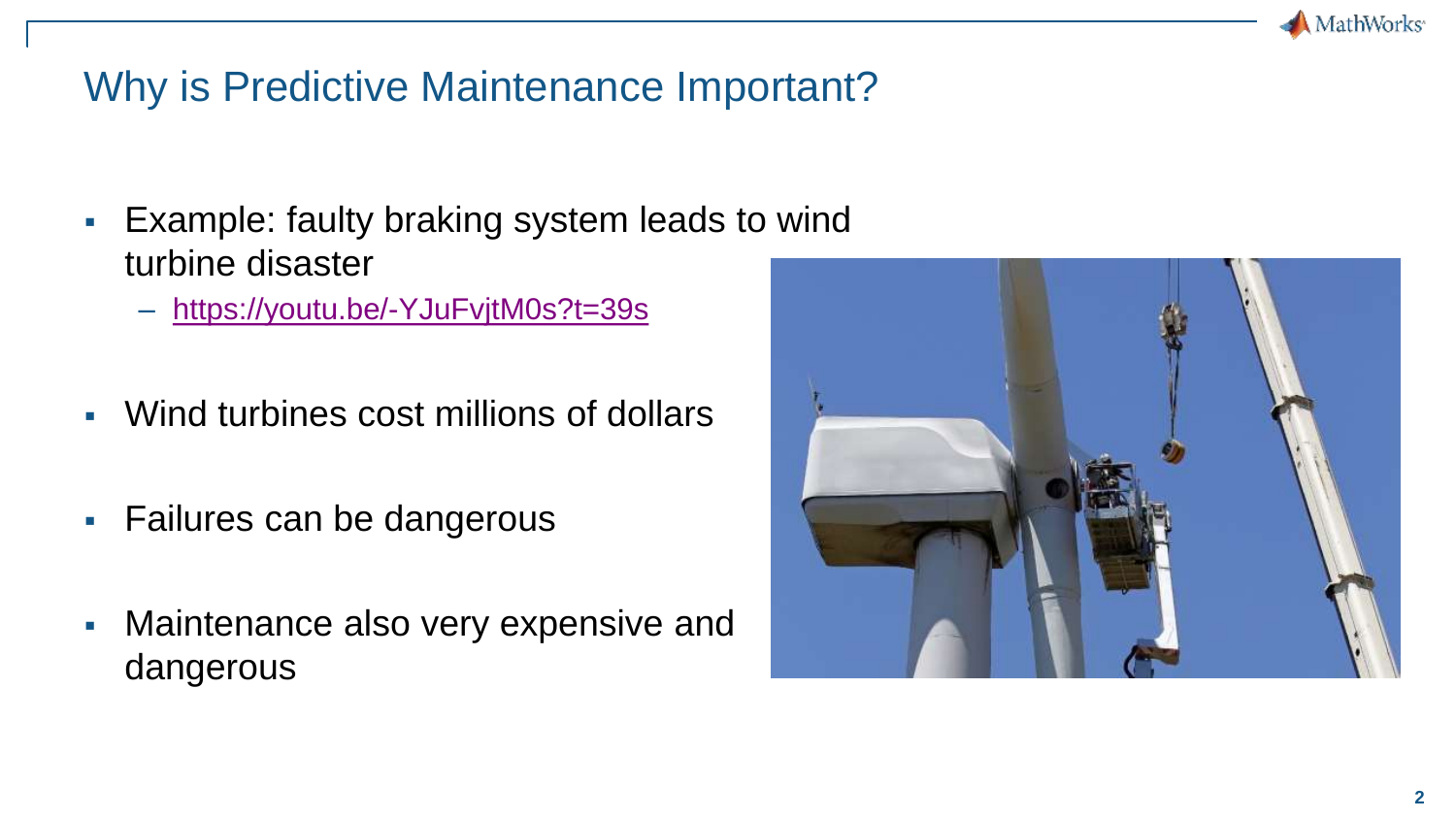

# Why is Predictive Maintenance Important?

• Improved operating efficiency • New revenue streams • Competitive differentiator





Source: GE Oil & Gas Source: Oliver Wyman 2015 MRO Survey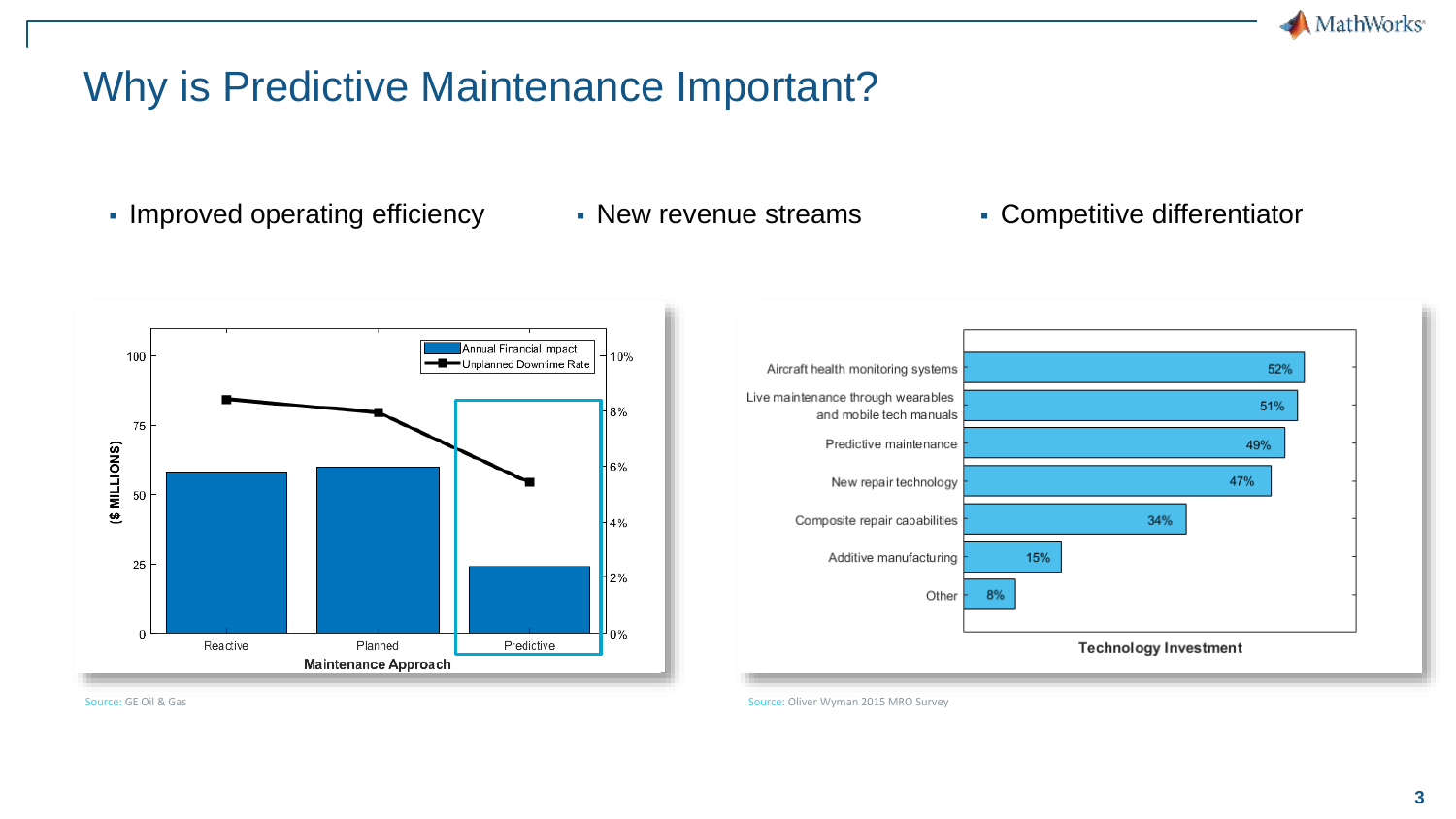

# What Does Success Look Like?

#### **Safran Engine Health Monitoring Solution**

- **Monitor Systems** 
	- Detect failure indicators
	- Predict time to maintenance
	- Identify components
- **E** Improve Aircraft Availability
	- On time departures and arrivals
	- Plan and optimize maintenance
	- Reduce out-of-service time
- Reduce Maintenance Costs
	- Troubleshooting assistance
	- Limit secondary damage

| <b>Hydraulic system</b><br>- Debris<br>- Smort filter | Performance<br><b>Modular</b> analysis<br>- Thoroughnanic cycle months ing. | General<br>Attempty desertion<br><b>Fuelos/Decision making</b><br>Flash cartography.     |
|-------------------------------------------------------|-----------------------------------------------------------------------------|------------------------------------------------------------------------------------------|
| - Сенципрово                                          |                                                                             | Control system<br>Sensors Monitoring<br>Actuators Mobilesing<br>Arcisted trialdeshouting |
| Fuel system<br>- Sound filter<br>- Funt pienp-        |                                                                             | <b>Fellow wandings</b>                                                                   |
|                                                       | Ignition capability                                                         | Mechanical health<br>- Indialance analysis<br>/ Vibrations HE                            |



• Proof of readiness

service systems

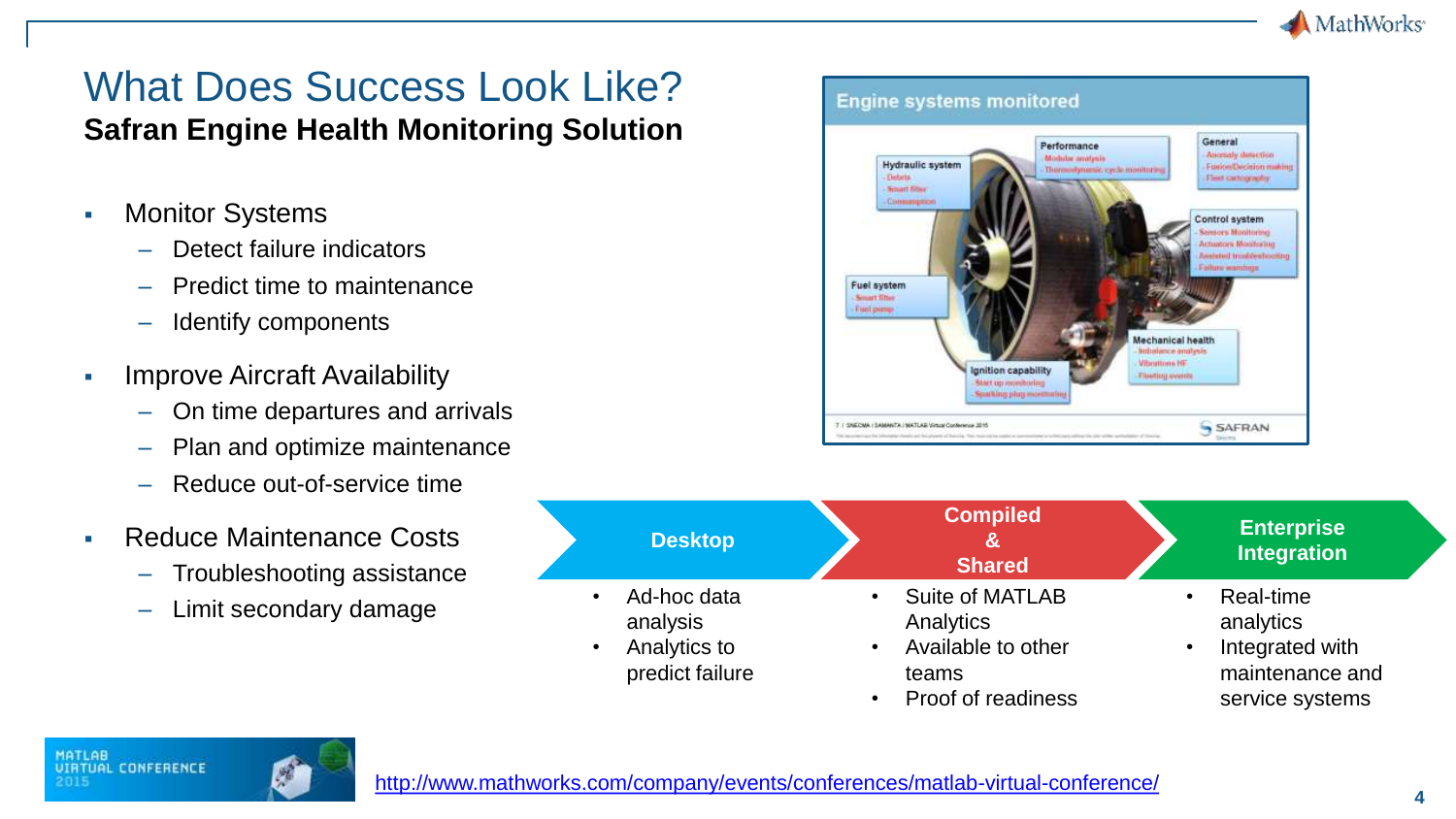

#### Why MATLAB & Simulink?

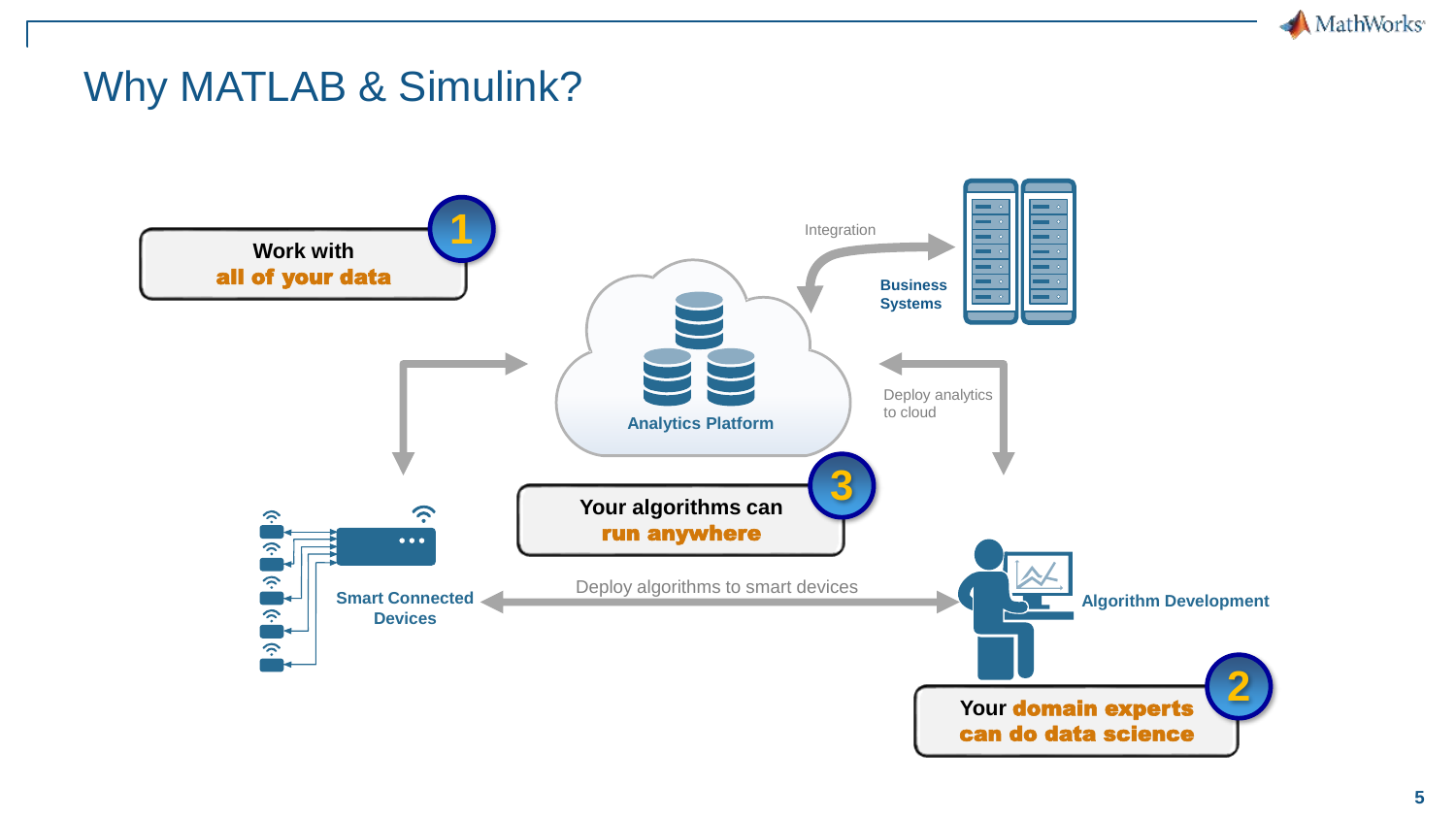

## Why MATLAB & Simulink?



- **What if I have a lot of data?**
- **What if I don't have failure data?**



- **How do I integrate my domain knowledge?**
- **How can I identify the root cause of failure?**



- What kind of data should I collect?
- **Where does my predictive model run?**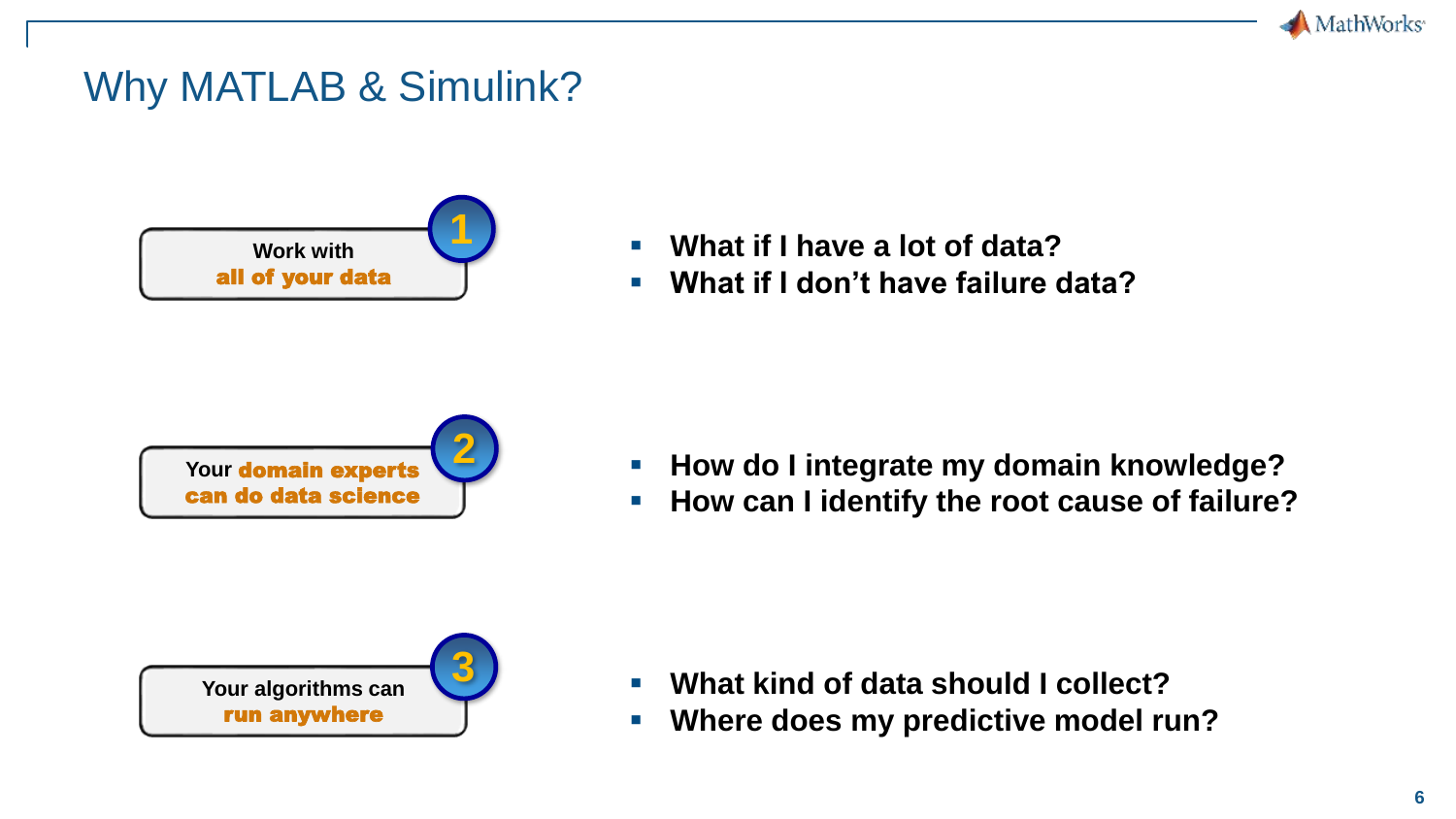

# Predictive Maintenance of a Reciprocating Pump

- Analyze sensor data corresponding to motor deterioration
- **Estimate remaining useful life (RUL) of** pump from data
- Deploy algorithm to run on live sensor data
- **Predict pump failures in real-time**



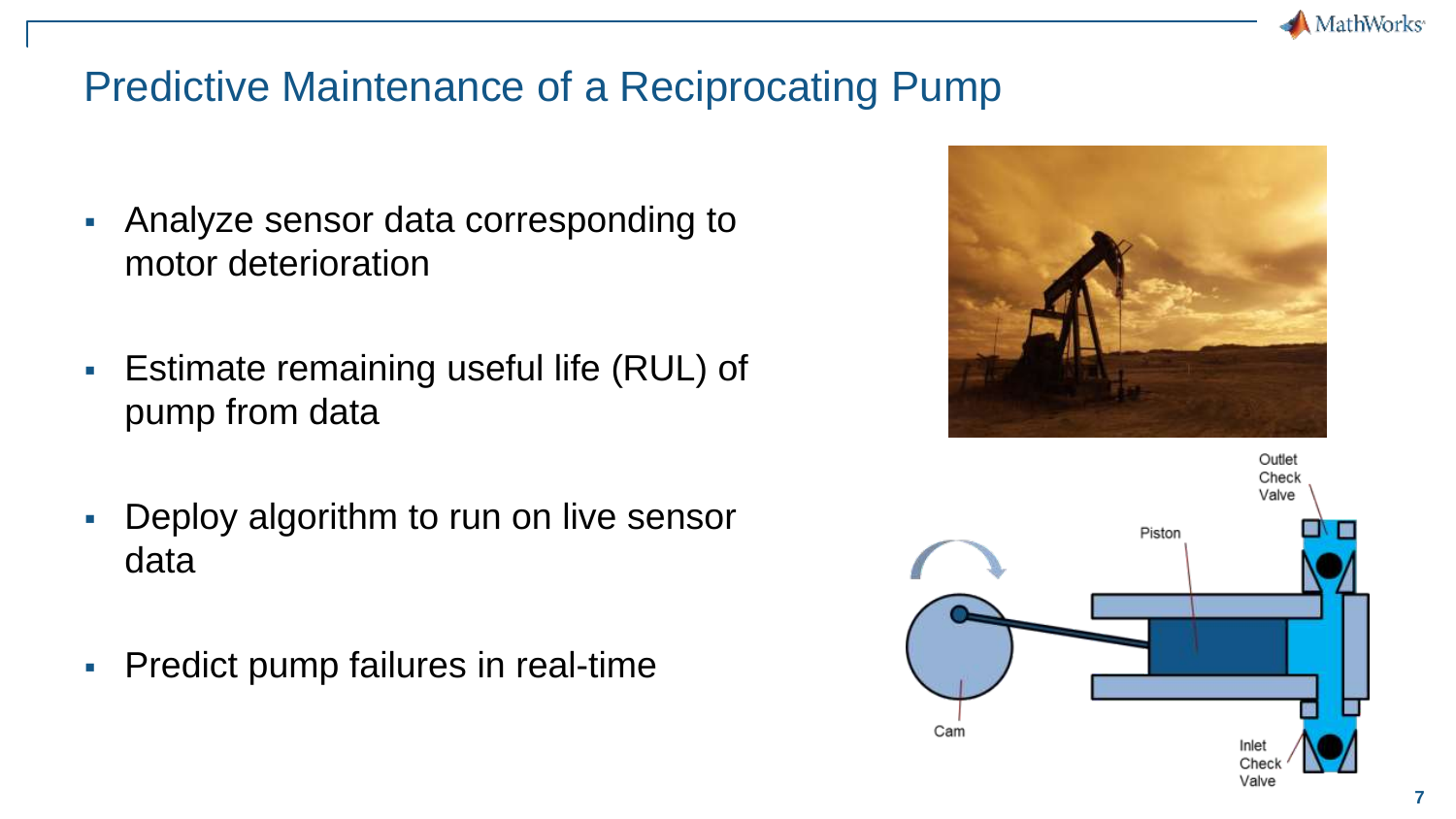

#### Integrate Domain Knowledge

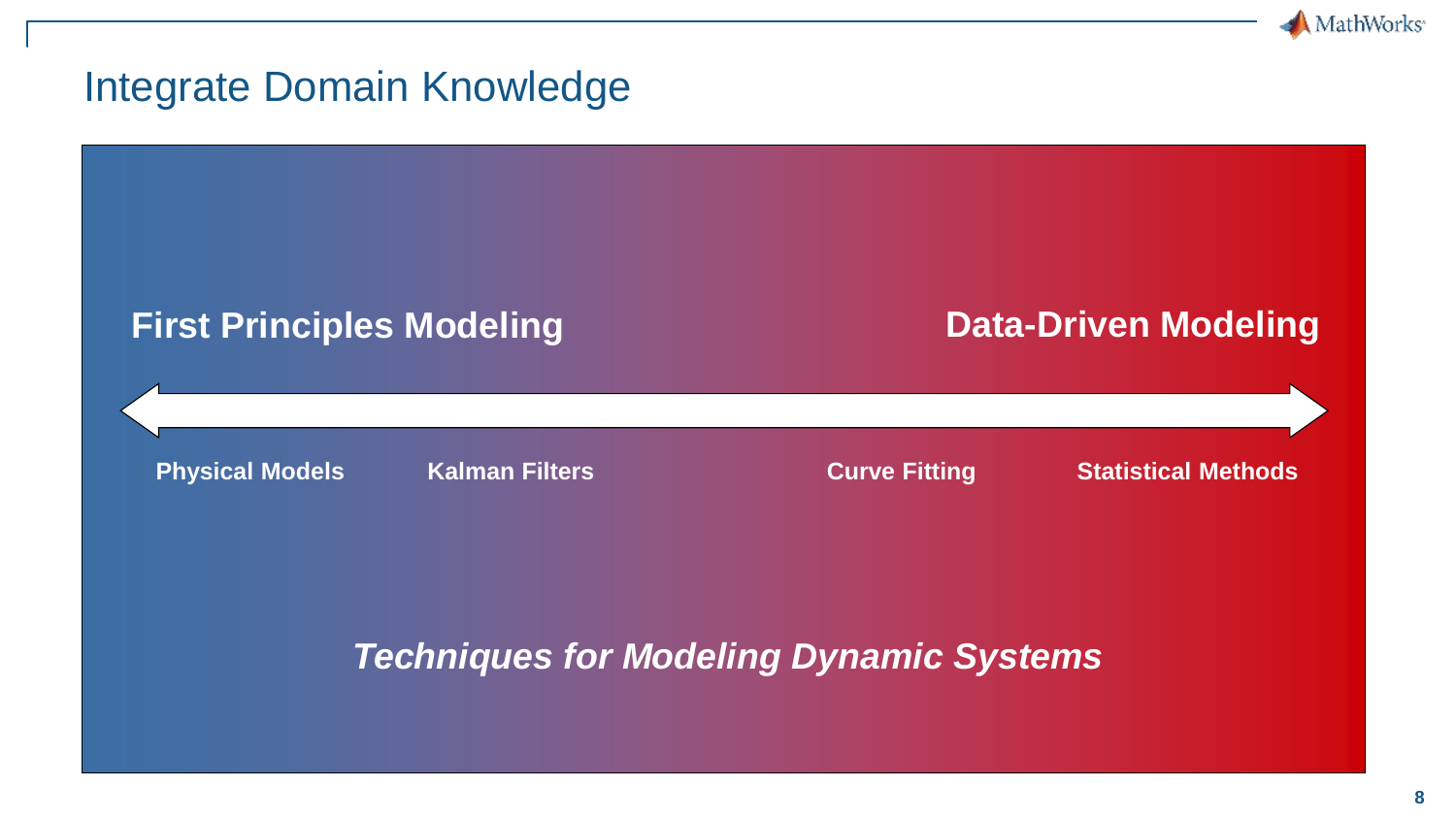

# Integrate Domain Knowledge with Machine Learning

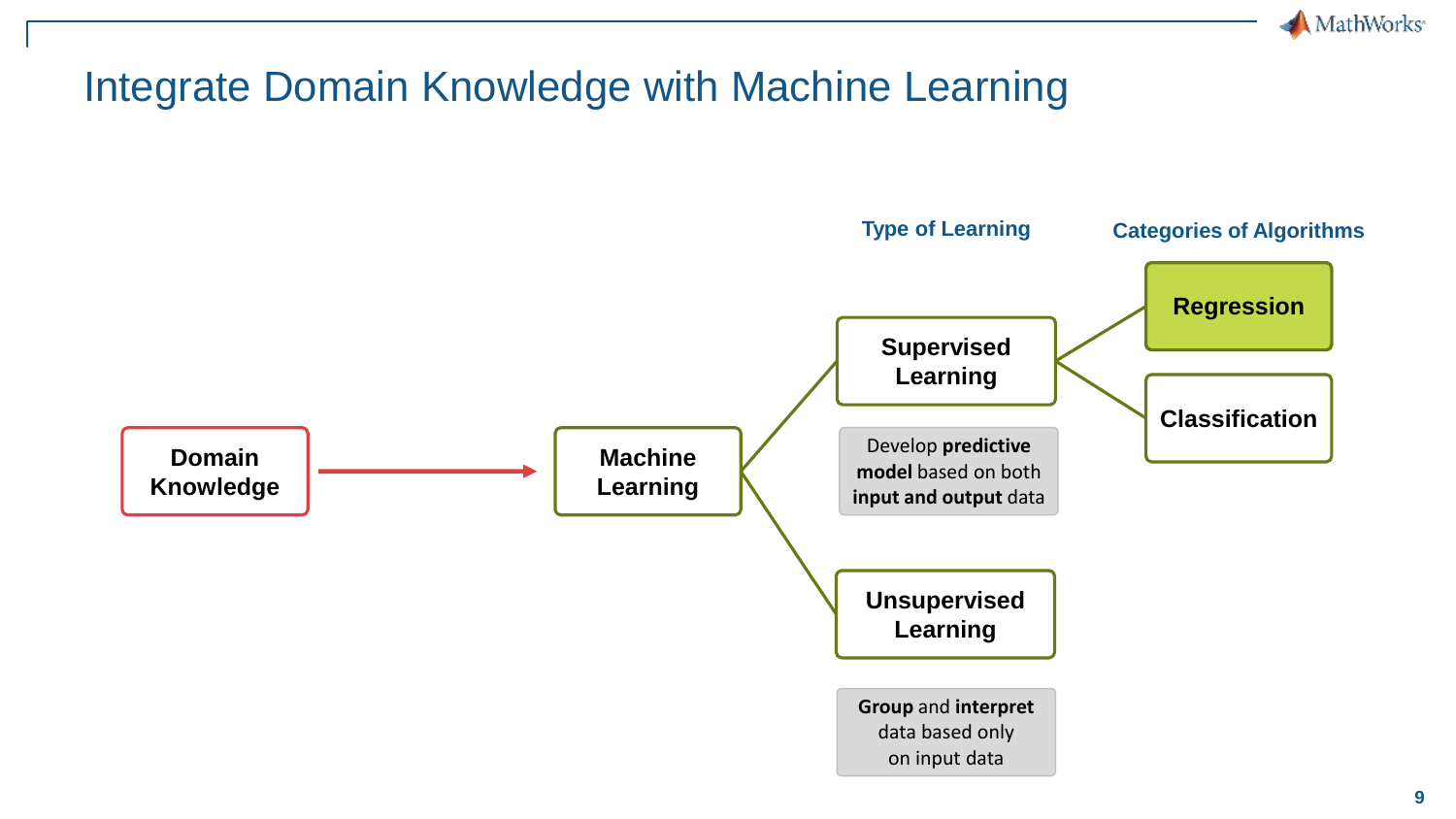

### Gather the Right Data

- **Preprocess data at the edge device** using automatically generated code
- **Extract features for use in predictive** models
- **Transmit the relevant data to** conserve bandwidth

#### **MATLAB + SIMULINK**

**Code Generation**



#### **Embedded Hardware**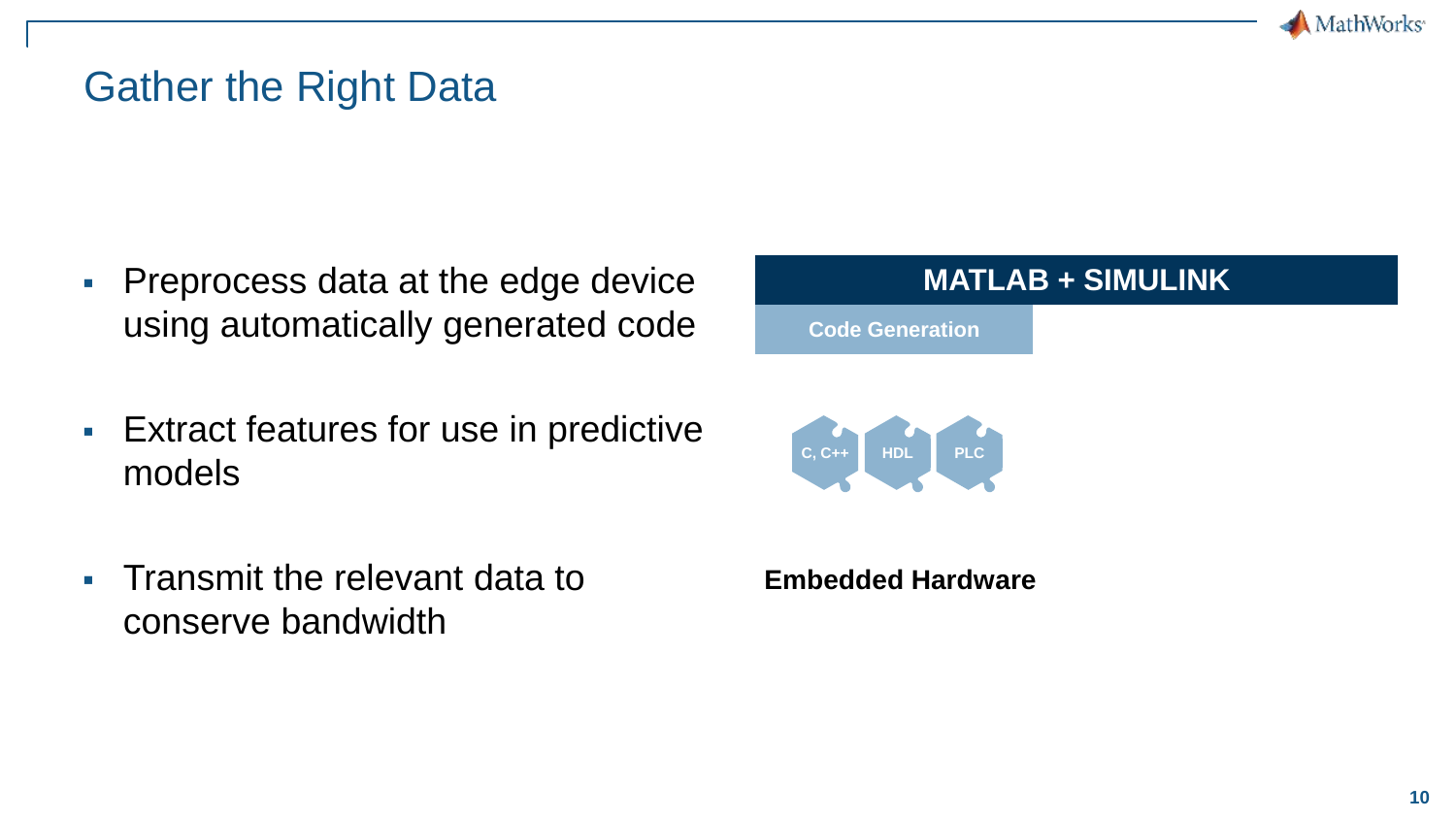

### Deploy the Predictive Model

- Run your predictive model in the cloud or on embedded devices
- Scale to a production level environment
- **EXED Integrate with your enterprise** systems and cloud platform

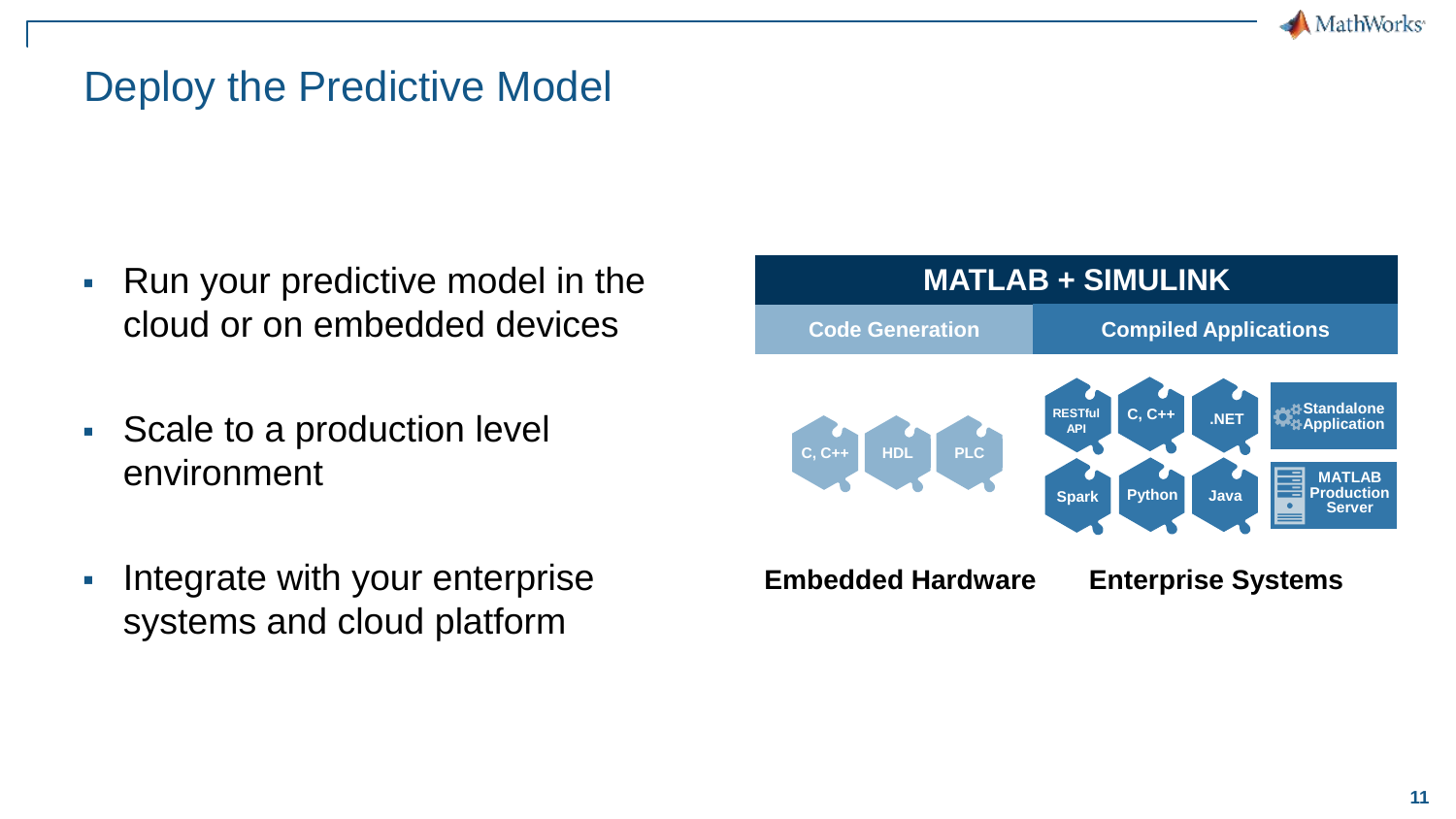

#### Generate Failure Data